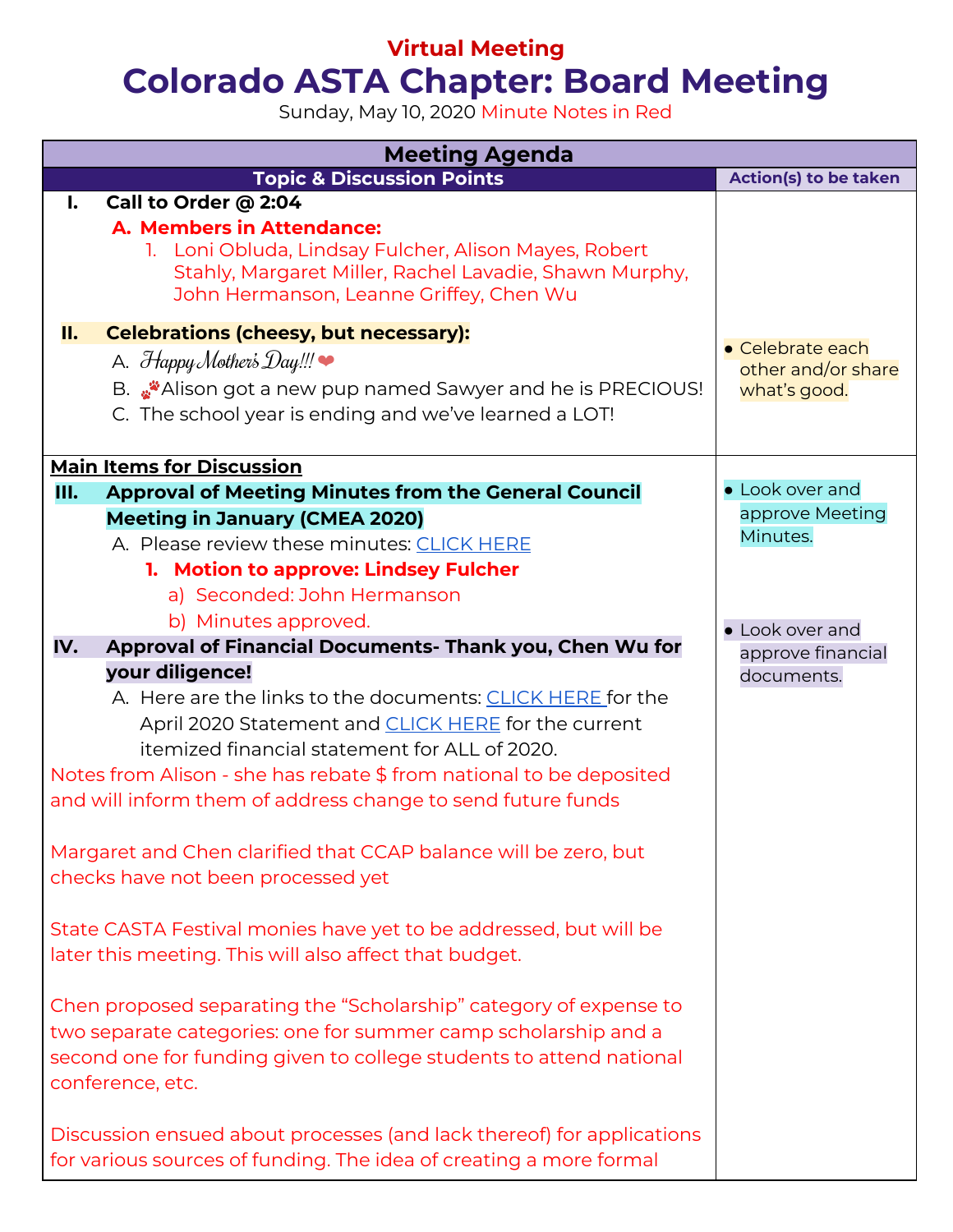| process has support from the board, but will be worked on at a later     |                                  |
|--------------------------------------------------------------------------|----------------------------------|
| date.                                                                    |                                  |
| 1. Motion to approve: Margaret Miller                                    |                                  |
| a) Seconded: Shawn Murphy                                                | · Discuss and vote<br>on matters |
| b) Statements approved as presented.                                     | regarding next                   |
| V.<br>Large Group Statuses- John Hermanson will Update                   | year's ASTA                      |
| A. Refund Status                                                         | <b>Regional and State</b>        |
| All judges were able to get refunds for their airfare. We can now        | Festivals                        |
| refund everyone who paid for the state CASTA festival.                   |                                  |
|                                                                          |                                  |
| Alison will contact each director to ask what the most effective way of  |                                  |
| sending the refund would be and to which address. (Since the money       |                                  |
| collected via CheddarUp has already been deposited into our CASTA        |                                  |
| Checking account, it is not feasible to refund via credit card.) Alison  |                                  |
| will then send Chen all the addresses so she can process checks all in   |                                  |
| one.                                                                     |                                  |
| B. Adding a Site Next Year                                               |                                  |
| Kyle Rupley will host the Denver site on Monday, March 1; FCHS on        |                                  |
| Tuesday, March 2; and Rob Stahly in Longmont on Wednesday, March         |                                  |
| 3; contacting Amanda Hessel desires a site in the Springs if enough      |                                  |
| register                                                                 |                                  |
|                                                                          |                                  |
| We were over capacity at every site this year. Larry L. & Sey Ahn have   |                                  |
| both agreed to come back next year! Yay!                                 |                                  |
| C. Allocating funds:                                                     |                                  |
| 1. Purchasing New Audio Equipment?                                       |                                  |
| We have been using the FCHS equipment thus far. As the event             |                                  |
| grows, John recommends purchasing our own CASTA equipment. We            |                                  |
| would need 2 microphones, a board, _______ Loni asked if we had ever     |                                  |
|                                                                          |                                  |
| considered hiring-out the recording. Board is generally in favor of this |                                  |
| purchase and will pursue more details in the future.                     |                                  |
| 2. Compensation for people that help run the festival?                   |                                  |
|                                                                          |                                  |
| John stated that as Festival Chair, he has to take a week off of work    |                                  |
| (school) to ensure it runs smoothly. A stipend seems appropriate.        |                                  |
| Alison proposed that at a minimum, we spread the workload and she        |                                  |
| volunteered to be a "co-chair" to allow John to not have to be present   |                                  |
| at every site every day.                                                 |                                  |
|                                                                          |                                  |
| Leanne asked when would be an appropriate time of year to evaluate       |                                  |
| our costs and income for the festival to make financial decisions such   |                                  |
|                                                                          |                                  |
| as spending on recording equipment or stipends. Chen said perhaps        |                                  |
| August or September, after refunds are processed.                        |                                  |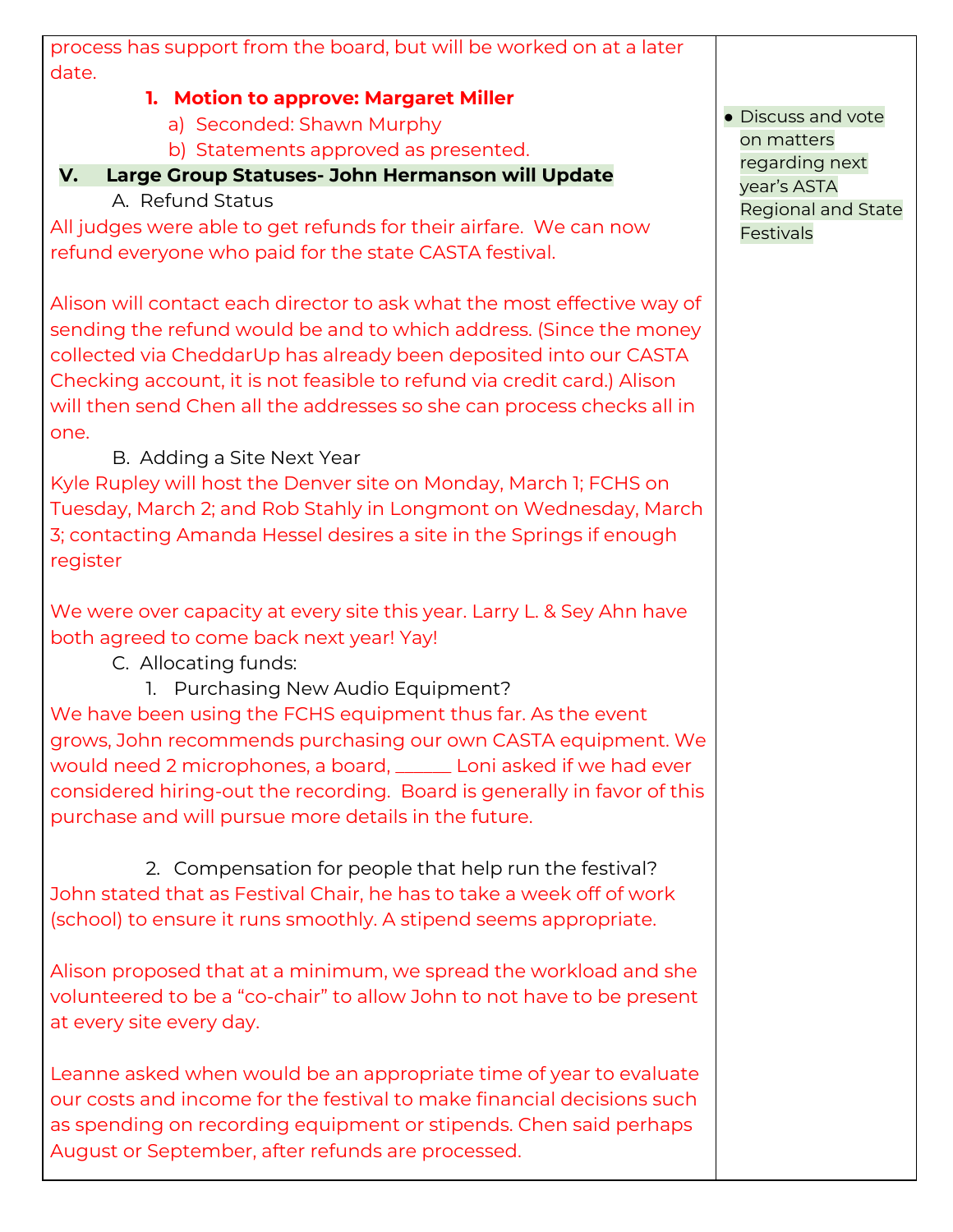| D. Do we want to discuss contingency plans if next year isn't                                                   |                                       |
|-----------------------------------------------------------------------------------------------------------------|---------------------------------------|
| "normal" or just cross that bridge when we get there?                                                           |                                       |
| Shawn Murphy mentioned that he received a message through his                                                   |                                       |
| district that CHSAA has mandated that all events for next year are                                              |                                       |
| either cancelled or virtual.                                                                                    |                                       |
|                                                                                                                 |                                       |
| VI.<br><b>Summer Conference- Loni and Lindsay will Update</b><br>A. Right now, dates are set for July 13 and 14 | • Discuss and vote                    |
| 1. So far, NO session proposals                                                                                 | on how to proceed<br>with this year's |
| 2. We received word from Dr. Brandon Matthews, Metro                                                            | Summer                                |
| State Director of Orchestras, that the Metro State                                                              | Conference.                           |
| campus will remain closed throughout the duration of                                                            |                                       |
| the Summer.                                                                                                     |                                       |
| B. Thoughts on how to proceed                                                                                   |                                       |
| 1. OPTION A) Move to a virtual model                                                                            |                                       |
| Lindsey explained in detail multiple scenarios for virtual conferences.                                         |                                       |
| a) Pros                                                                                                         |                                       |
| (1) We continue to provide a forum for us to                                                                    |                                       |
| fellowship and learn from one another.                                                                          |                                       |
| (2) We can use a nominal fee to help build up the                                                               |                                       |
| general/scholarship accounts for next year.                                                                     |                                       |
| (3) We can use this as an opportunity to gain more                                                              |                                       |
| members (since they could join us for this event                                                                |                                       |
| from their homes).                                                                                              |                                       |
| (4) We could still push for nominations for our                                                                 |                                       |
| awards and recognize outstanding teachers in                                                                    |                                       |
| the process.                                                                                                    |                                       |
| b) Cons/Things to consider                                                                                      |                                       |
| (1) Are people "over" virtual meetings?                                                                         |                                       |
| (2) Technical issues-Internet capabilities not being                                                            |                                       |
| consistent for users.                                                                                           |                                       |
| (3) Will people bristle at the fee?                                                                             |                                       |
| (4) Will this be an effective substitution?                                                                     |                                       |
| (5) Reading session could be a show and tell of                                                                 |                                       |
| what pieces we all REALLY loved this year (same                                                                 |                                       |
| as last year), but without the ensemble, have a                                                                 |                                       |
| few people present using recordings of the                                                                      |                                       |
| pieces instead.                                                                                                 |                                       |
| 2. Option B) Cancel the Event.                                                                                  |                                       |
| a) Things to consider:                                                                                          |                                       |
| (1) Is there another way to help build the                                                                      |                                       |
| general/scholarship funds in a different way?                                                                   |                                       |
| (a) A Virtual 5K?                                                                                               |                                       |
| (b) A Virtual silent auction?                                                                                   |                                       |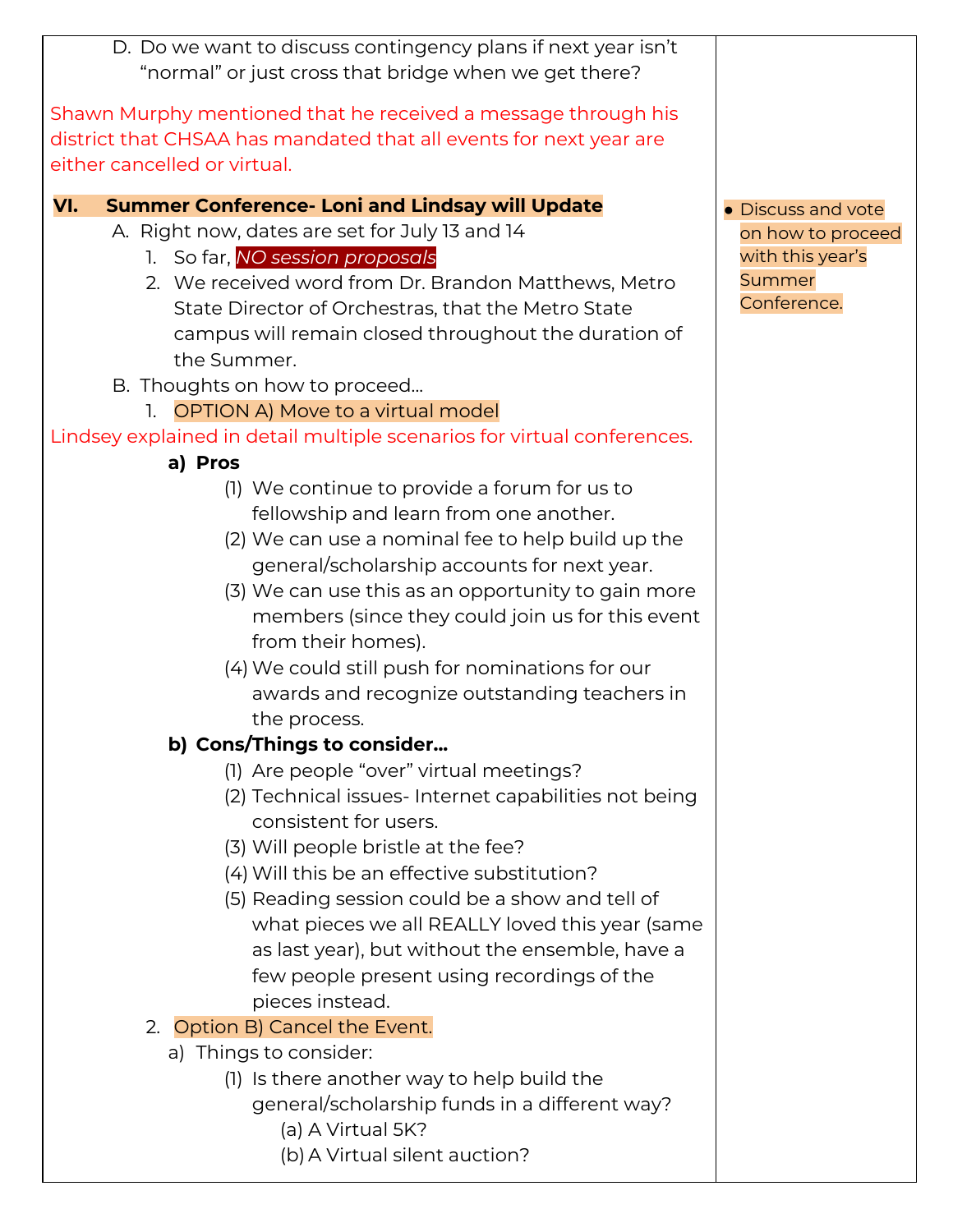| https://www.32auctions.com/<br>(i)                                       |                     |
|--------------------------------------------------------------------------|---------------------|
| (c) Other ideas for online promotion/giving?                             |                     |
| After discussion, the board agreed that some sort of survey to our       |                     |
| state membership would be the best next step to gauge interest in a      |                     |
| virtual summer conference. Should there be sufficient interest, we are   |                     |
| willing to pursue this.                                                  |                     |
|                                                                          |                     |
| Scholarship Fund and Awarding of Scholarships for this year:<br>VII.     | • Discuss and vote  |
| A. How much money is currently in our "scholarship fund?"                | on how to proceed   |
| Chen Wu gave us an update on this account-\$1200.00                      | with the allocation |
|                                                                          | of Scholarship      |
| B. We have (only) two applicants                                         | Monies for this     |
| C. Do we want to maintain a "reserve" so that we have a                  | year.               |
| foundation to build upon for next year?                                  | • Since there are   |
| 1. I'm (Loni) concerned with taking this balance down to                 | only 2 applicants,  |
| zero if the opportunities to build up this fund aren't as                | Loni and Lindsay    |
| stable.                                                                  | will listen to the  |
|                                                                          | auditions and Loni  |
| Board was generally in agreement that we should maintain a reserve.      | will contact the    |
|                                                                          | family with the     |
| John H. stated that we - as an organization - should not be in the       | board's decision.   |
| position to explain the monies we do or do not award for scholarships.   |                     |
| Chen and Alison raised concerns about the value of the money being       |                     |
| spent on a virtual "chamber music" camp that is similar to lessons,      |                     |
| which we have stated we do not fund. Lindsey and others stated that      |                     |
| in this current situation, however, this is the only opportunity for any |                     |
|                                                                          |                     |
| students who desire to further their musical learning in any way, also.  |                     |
| John H. moved that we award \$200 to the 2 applicants for the            |                     |
| Green Mountain Chamber camp, contingent upon their                       |                     |
| acceptance into the camp. Shawn M. seconded. The board voted             |                     |
| to approve the motion.                                                   |                     |
|                                                                          |                     |
| D. For future applicants, do we want to voice a specified                |                     |
| amount to earn? - This has been brought to mind by certain               |                     |
| winners requesting more money                                            |                     |
| <b>CMEA 2021 Updates</b><br>VIII.                                        |                     |
| A. Call for Session Proposals:                                           |                     |
| 1. The CMEA Executive Committee and Leadership has                       |                     |
| moved the Call for Proposals for conference sessions to                  | · EVERYONE-         |
| open on June 1, 2020 and close on July 31, 2020                          | Communicate         |
| 2. Timeline for Session Proposal process -                               | these deadlines     |
| $\alpha$ ) June I July 31 Call for Droposals open op CMEA Wob            | and timelines with  |

*a)* June 1, - July 31- Call for Proposals open on CMEA Web site

the directors in your area!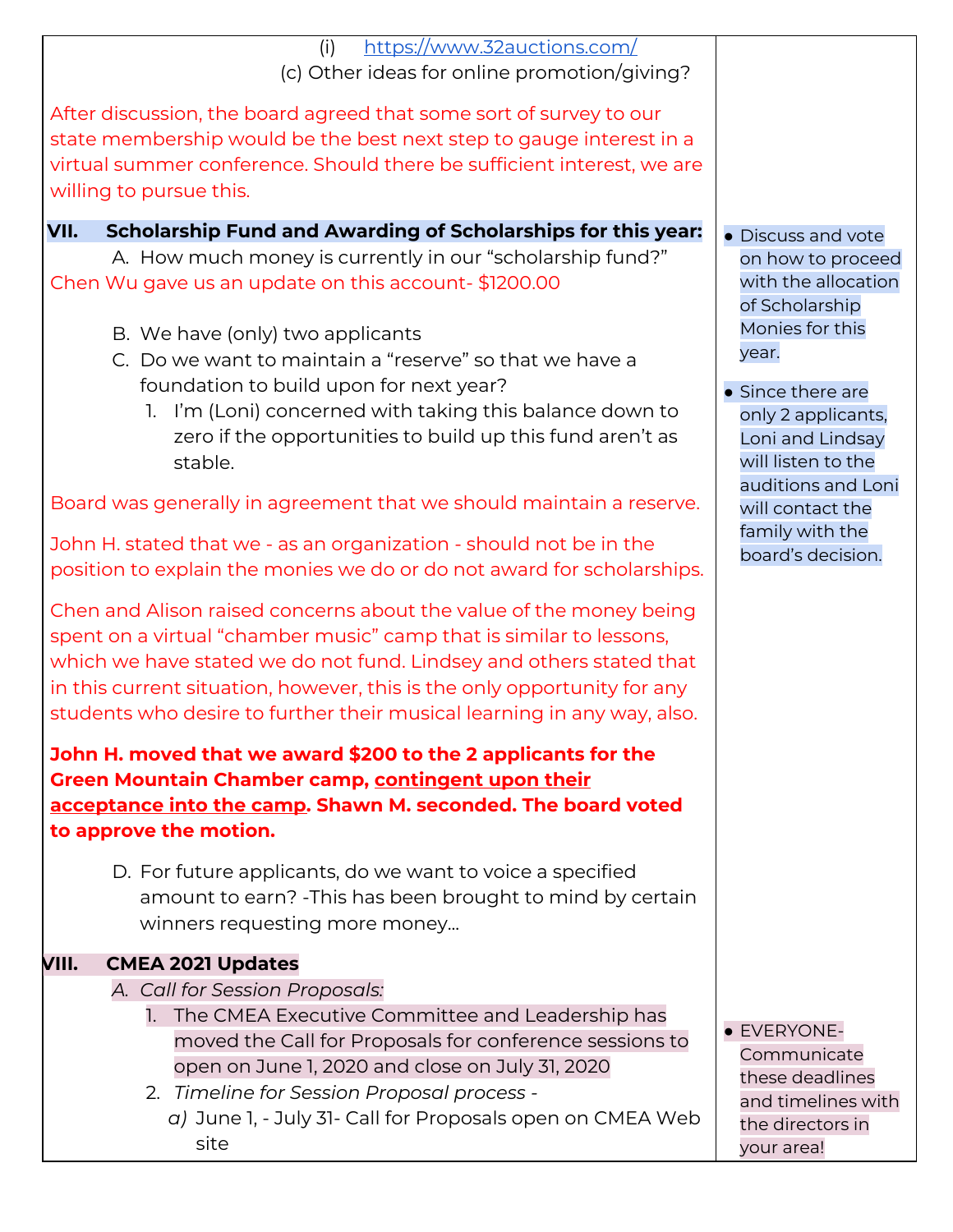- b) August 5<sup>th</sup> August 18<sup>th</sup>- council members review and vote on proposals
- c) August 19<sup>th</sup> August 25<sup>th</sup> chairs make final selections and indicate final selections in the google document.
- d) August 26<sup>th</sup> 31<sup>st</sup>- Chairs notify those selected and not selected to present a conference session and begin plugging sessions into a predetermined conference schedule from the June meeting.

### *B. Performing Group Submissions-*

- 1. The CMEA Executive Committee and Leadership has moved the audition submission for conference performing groups to open on August 1, 2020 and close on September 16, 2020. General Music, Instrumental Music, Vocal Music will select performing groups at a late September, early October State Assembly meeting.
- 2. *Timeline for Performing Group Submissions*
	- a) August 1, 2020 through September 16, 2020 submission window opens
	- b) Late September/early October (*date to be determined soon)-*CMEA selects performing groups and selected directors are notified

#### *C. Honor Awards-*

- 1. The CMEA Executive Committee and Leadership has moved the Honor Awards applications to be posted on June 1, 2020 and to close on July 31, 2020. The Honor Awards Committee will meet via a Zoom meeting in August to review submissions and make selections.
- 2. *Timeline for Honor Awards and Hall of Fame Award Nominations*
	- a) June 1, 2020 through July 31, 2020- nomination process opens
	- b) September 1, 2020- Individuals receiving awards are notified

## **The New CMEA Conference Scheduling Timeline will be as follows:**

Mid to late June/early July- CMEA Conference Planning Committee meets- determines use of space and develops a schedule so councils can select presentations and chairs/chair-elects can plug in sessions to the schedule.

September 1st- September 15<sup>th</sup>- Chairs submit draft schedule to Margie Camp

October 15<sup>th</sup>- Chairs submit names of performing groups plugged into conference schedule to Margie Camp

● Leanna, let's post the deadlines for proposals, awards, and auditions to our ASTA Website and Newsletter

- Any volunteers to be a part of the listening panel for this year's auditions? -Loni will be contacting the directors that participate this last year first, but volunteers are always welcome.
- Any requests for clinicians? -Loni has a confirmation from Matt Spieker to give 1 or 2 clinics. Who else are you wanting to learn from?